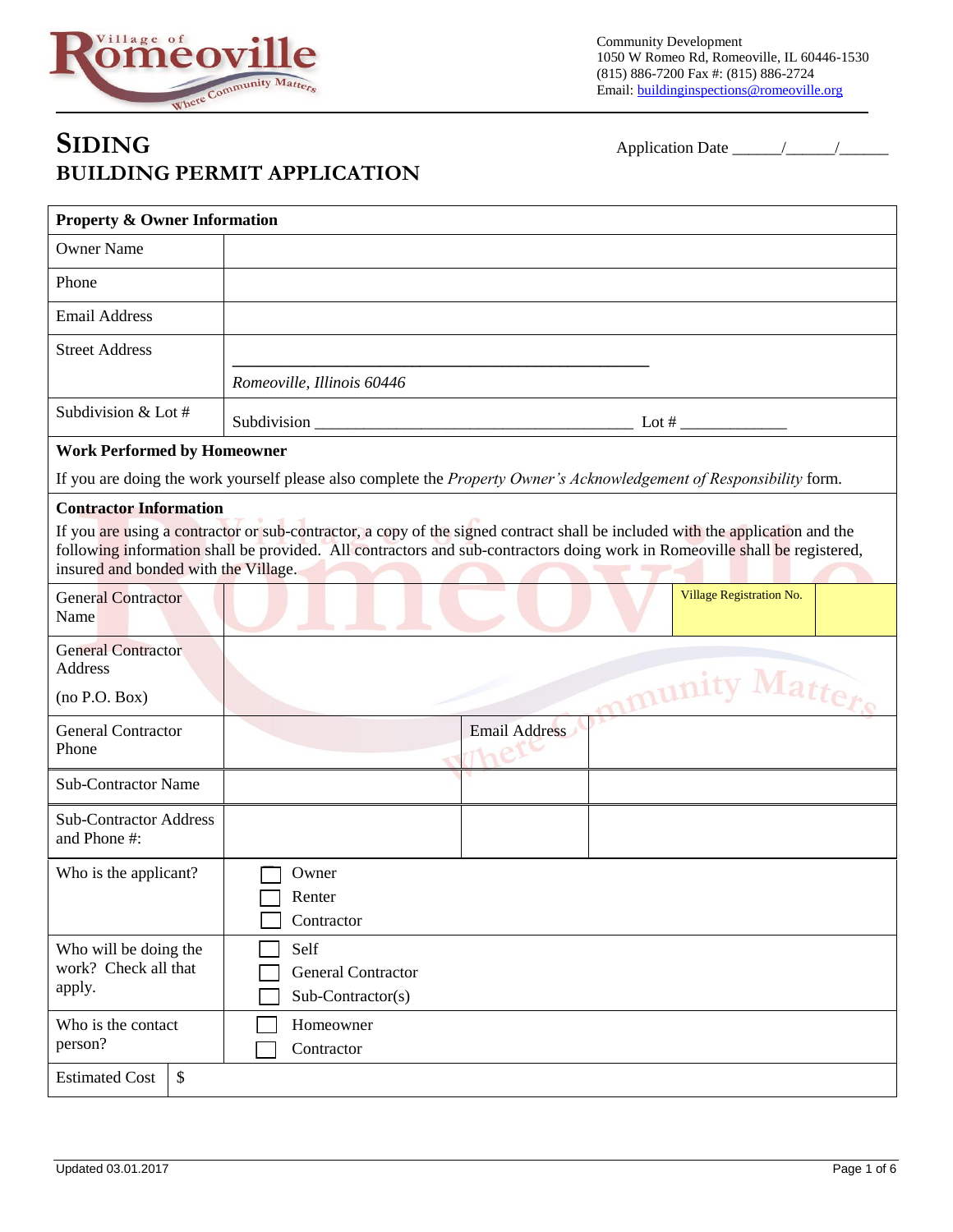| <b>Office Use Only</b>   |                                            |
|--------------------------|--------------------------------------------|
| <b>Application Date:</b> | <b>Status Sticker</b><br>OFFICIAL USE ONLY |
| Received By:             |                                            |
|                          |                                            |
| Permit#:                 | $\vert$ Cost of Permit:\$ $50.00$          |

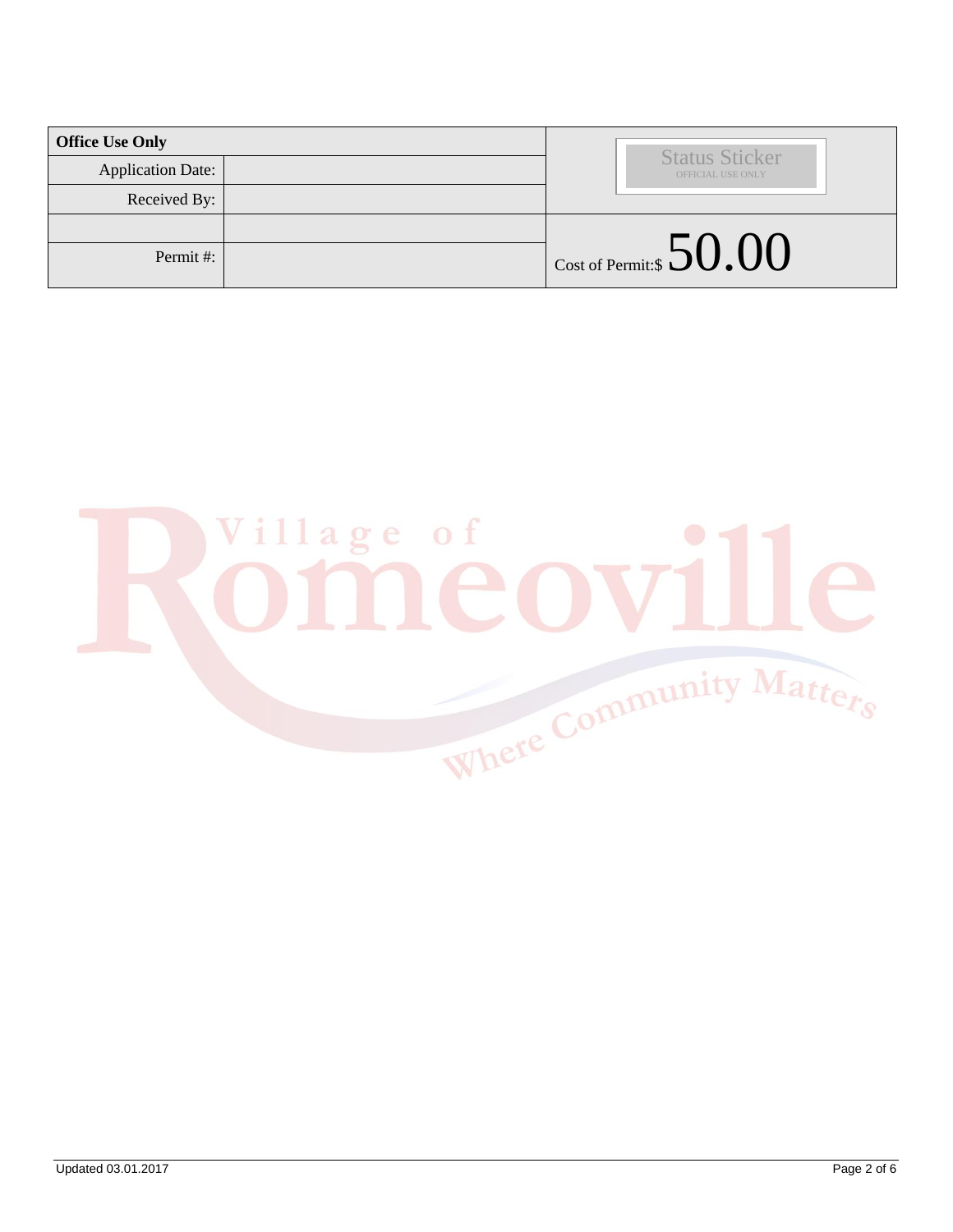## **Construction Requirements**

| Please read the requirements and place $a \checkmark$ in the column to the left to confirm that you understand.<br><b>Office</b><br><b>Use</b> |                                                                                                                                                                                                                                                                                                                                                                            |  |
|------------------------------------------------------------------------------------------------------------------------------------------------|----------------------------------------------------------------------------------------------------------------------------------------------------------------------------------------------------------------------------------------------------------------------------------------------------------------------------------------------------------------------------|--|
| <b>General Requirements</b>                                                                                                                    |                                                                                                                                                                                                                                                                                                                                                                            |  |
|                                                                                                                                                | Gable end framing shall have vertical framing installed for the<br>installation of siding. The framing $(1 \times 2 \text{ or } 2 \times 4)$ shall be<br>installed 16" on center for the vertical length of the gable end. If<br>there is an existing engineered truss at the gable do not take the<br>truss apart. Only install framing vertically in the existing truss. |  |
|                                                                                                                                                | Any approved wall sheathing listed in the 2015 International<br>Residential Code may be used over the gable framing.                                                                                                                                                                                                                                                       |  |
|                                                                                                                                                | <b>HOUSE WRAP IS REQUIRED (HOUSE AND ALL</b><br><b>GARAGES). MUST BE INSTALLED TO</b><br><b>MANUFACTURER 'S SPECIFICATION). "Fanfold" or</b><br>any other insulation installed behind the siding is not a<br>substitute for the house wrap.                                                                                                                                |  |
|                                                                                                                                                | All "J" Channel shall be caulked around windows and doors. A                                                                                                                                                                                                                                                                                                               |  |
|                                                                                                                                                | Manufacturer's siding installation specifications must be<br>submitted at the time of permit application. All siding shall be<br>fastened with not less than a 2" in length nail and a diameter<br>head of not less than 5/16. Staples and screws are not allowed<br>to be used as a fastener for siding installation.                                                     |  |
|                                                                                                                                                | A house address must be installed after the siding is completed.<br>(The minimum size for the numbers is not less 4 inches in<br>height and not less than $\frac{1}{2}$ in width).                                                                                                                                                                                         |  |
|                                                                                                                                                | All gutters and downspouts that are removed to install siding or<br>soffit and fascia shall be replaced or reinstalled in such a<br>manner as to be leak proof or consistent with manufacturer's<br>installation specifications.                                                                                                                                           |  |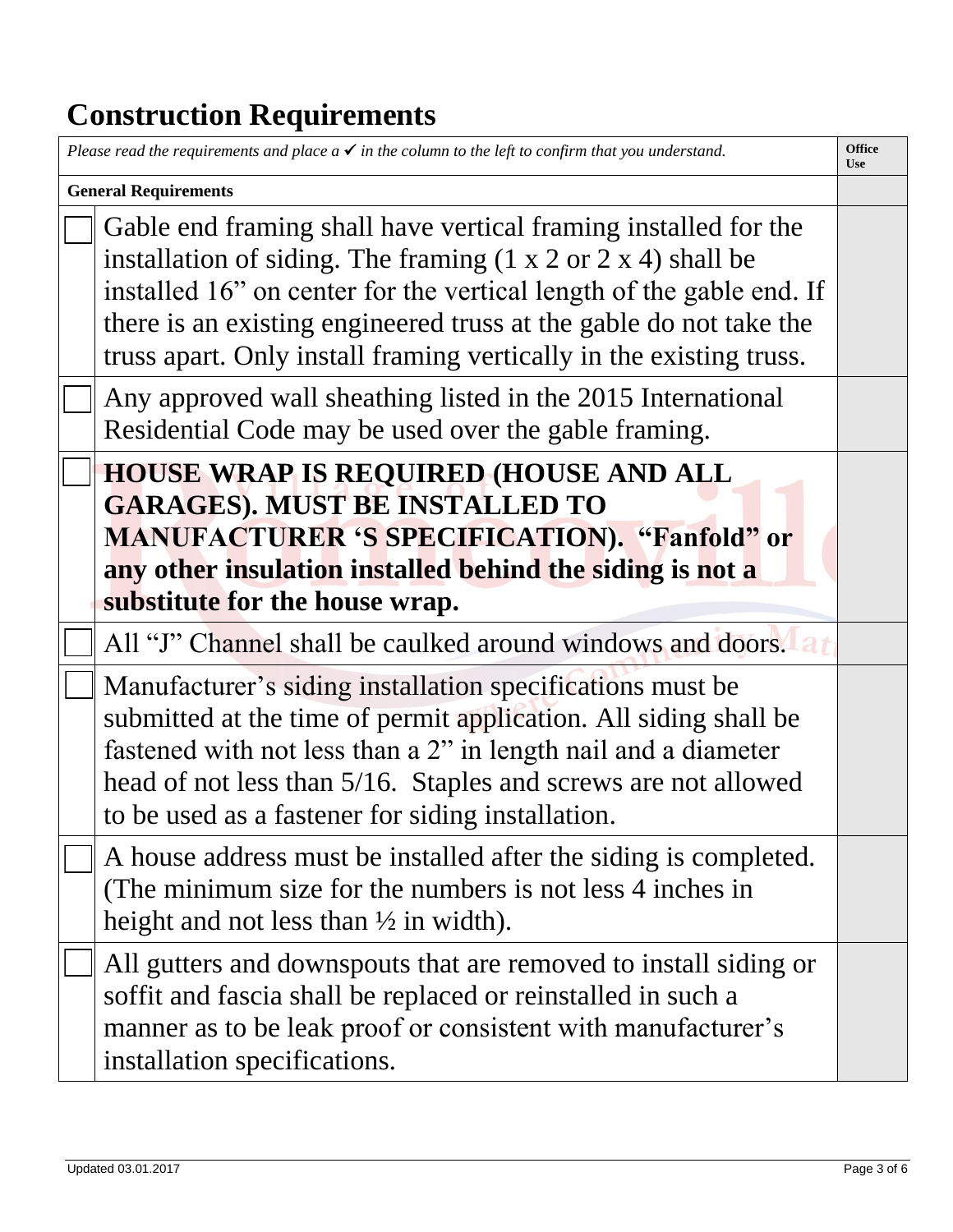Corrosion-resistant flashing shall be installed continuously above all projecting wood trim, (windows and doors). All furred walls shall have furring strips installed 16 inches on center and may be in-filled (rigid insulation) or sheathed with (7/16 OSB or Plywood) over to create a flat wall surface for the siding installation.

**Provide the location of work (i.e. north, south, east, west side of building, etc.), description of work, contractor's contract (if applicable), and what type of siding. Office Use**

| Village of                                               |  |
|----------------------------------------------------------|--|
|                                                          |  |
| the control of the control of the con-<br>v.<br>$M_{2t}$ |  |
| Where Community                                          |  |
|                                                          |  |
|                                                          |  |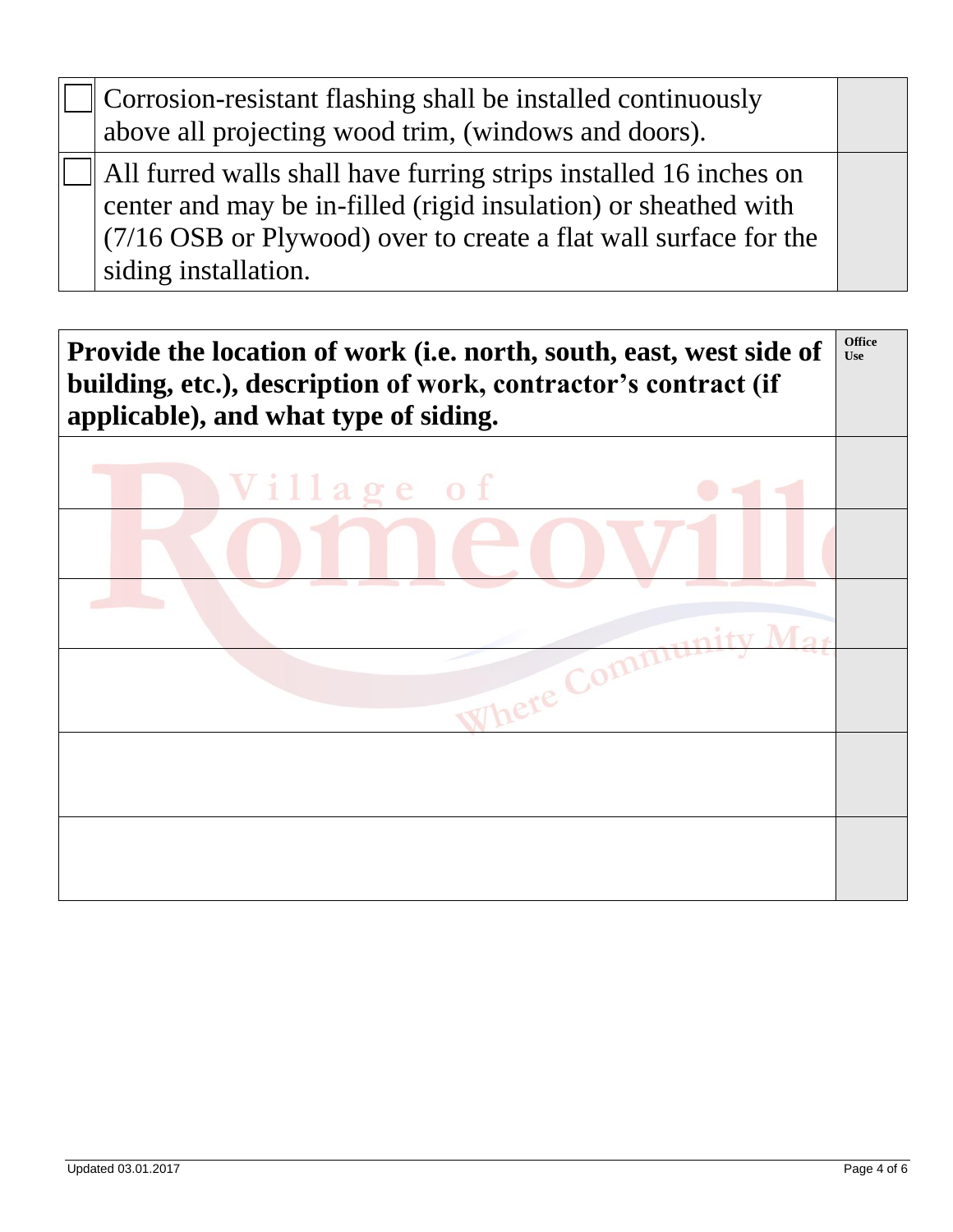|                                                                                                              | <b>Permit &amp; Inspection Requirements</b>                                                                                                                                                            | <b>Office</b> |
|--------------------------------------------------------------------------------------------------------------|--------------------------------------------------------------------------------------------------------------------------------------------------------------------------------------------------------|---------------|
| Please read the requirements and place $a \checkmark$ in the box to the left to confirm that you understand. |                                                                                                                                                                                                        | <b>Use</b>    |
|                                                                                                              | The Building Permit shall be posted in the building's window where it can be seen from the<br>street.                                                                                                  |               |
|                                                                                                              | Each phase of construction shall be inspected and approved by the Village of Romeoville prior<br>to proceeding to the next stage of construction.                                                      |               |
|                                                                                                              | $\bullet$ A gable end(s) inspection before the wall sheathing is installed.                                                                                                                            |               |
|                                                                                                              | • A final inspection.                                                                                                                                                                                  |               |
|                                                                                                              | • All inspections shall be scheduled in advance by calling (815)886-7200 or by emailing<br>buildinginspections@romeoville.org. Your permit number shall be provided when inspections<br>are scheduled. |               |
|                                                                                                              | • Failure to call for required inspections may result in a "STOP WORK ORDER".                                                                                                                          |               |
|                                                                                                              | • Should you fail an inspection, a re-inspection fee shall be paid before continuing work and<br>before scheduling another inspection. INVOICED AFTER 5 DAYS.                                          |               |
|                                                                                                              | • A FINAL INSPECTION SHALL BE PERFORMED WHEN THE SIDING HAS BEEN<br><b>INSTALLED.</b> Once the inspection passes, a Certificate of Completion will be issued.                                          |               |
|                                                                                                              | The project shall start within ninety (90) days from the date the permit is issued and completed<br>within one hundred and eighty (180) days.                                                          |               |
|                                                                                                              |                                                                                                                                                                                                        |               |

I hereby declare that I have read and understood this application. The above information and any attachments are correct. I agree, that in consideration of and upon issuance of a building or use permit, that I am allowed to do such work as herewith applied for, and that such premises shall be used only for such purposes as set forth above. nunity Matte

I hereby certify that I am the owner of record of the named property, or that the proposed work is authorized by the owner of record and that I have been authorized by the owner to make this application as his authorized agent and I agree to conform to all applicable laws of this jurisdiction. In addition, if a permit for work described in this application is issued, I certify that the code official or the code official's authorized representative shall have the authority to enter areas covered by such permit at any reasonable hour to enforce the provisions of the code(s) applicable to such permit.

| <b>Signature of Applicant:</b> |       |        |       |            | Jate          |  |
|--------------------------------|-------|--------|-------|------------|---------------|--|
|                                | Owner | Tenant | Agent | Contractor | Other specify |  |